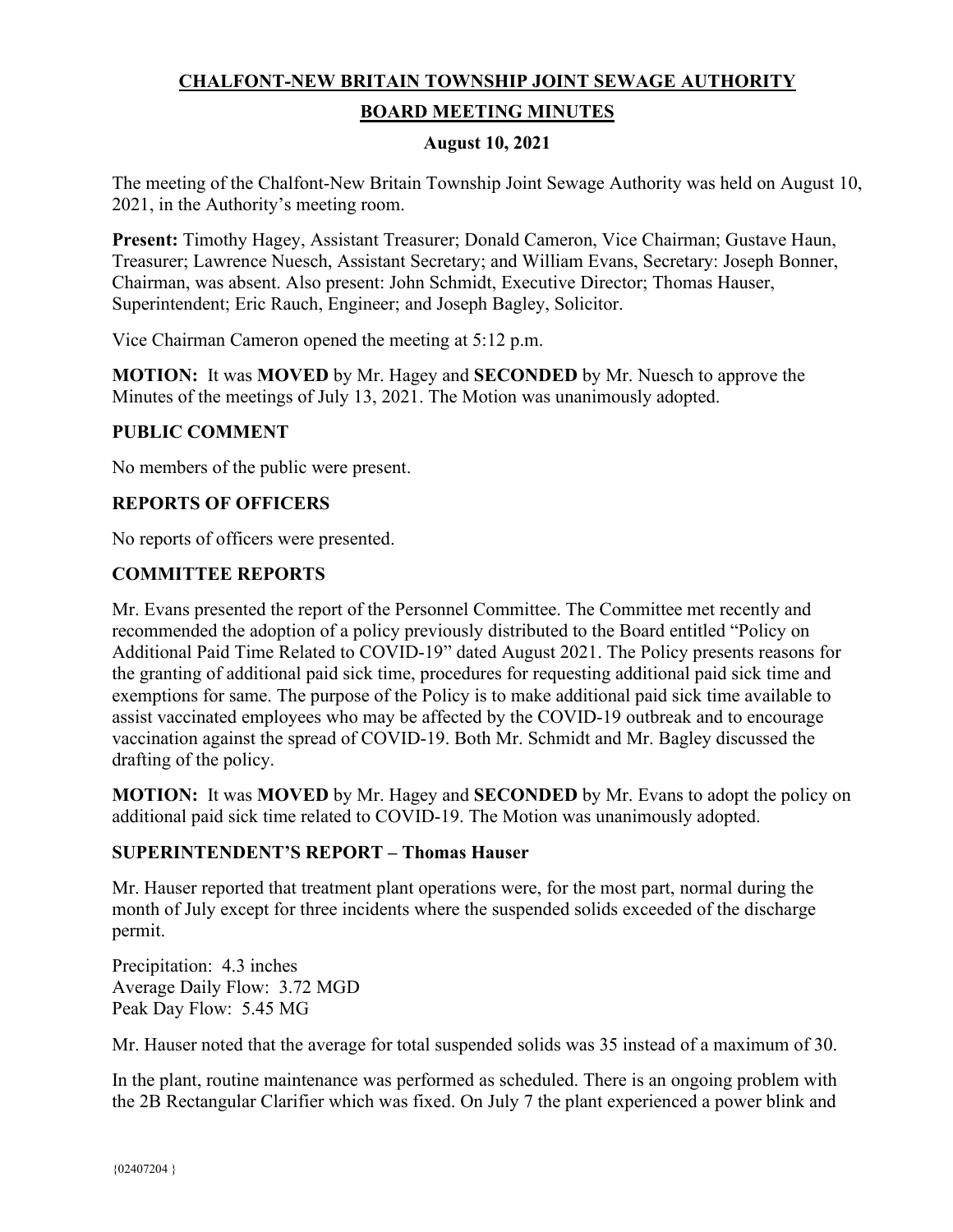the dryer went into alarm, the plant lost utility water which shut down the dryer and the centrifuge. Another power failure occurred two days later. There was an in-house welding repair to the Vactor truck debris tank. On July 9, a thunderstorm caused a power outage which tripped the utility water pumps and the final effluent polymer line blew apart from excess polymer in the mix chamber being activated. That was repaired immediately. In the dryer, there was an incident of wetter solids coming out of the drier followed by smoldering biosolids in the biosolids pile. This was likely due to the loss of the utility water. After adding water, it was discovered that spreading out the biosolids worked better at cooling the pile.

There was an operational problem with the dryer not being able to get above the temperature of 210 degrees Fahrenheit. The gas valve controller had burned out and was replaced. The overloads in the grit and grease grit pump starter were replaced. The Authority is still waiting on parts for the #4 Aerator, the #6 Aerator motor coupling and the lift pump. The seasonal workers cleaned out the janitorial supply closet, removed old floor tiles and began applying epoxy floor coating to remove a tripping hazard.

In the collections system personnel marked One-calls, read weekly flow meters, performed fleet maintenance on all plant vehicles and read the cycle B deduct/consumption meter list. Personnel also inspected one new tie-in to the collection system, installed new wear rings on the pumps at pump station #8, jetted twelve lines in Tower Hill and completed three-day cues CCTV training on the new Granite software.

# **ENGINEER'S REPORT – Eric Rauch**

In the Pump Station #4 Project, driveway documents have been filed with PennDOT and as a result there will be a field meeting next week with PennDOT. New Britain Township adopted a resolution approving the Act 537 Special Study for the project. A letter was received today from the Township Engineer regarding land development review. There was a brief discussion about the contents of the Engineer's letter. The Authority will have to await a Part II permit from the DEP while we resolve the issue of planning approval.

Mr. Rauch presented Requisition No. 224 in the amount of \$70,710.49 for computer replacements and a new pump and he recommended approval.

**MOTION:** It was **MOVED** by Mr. Haun and **SECONDED** by Mr. Hagey to approve Requisition No. 224 for capital expenditures in the amount of \$70,710.49. The motion was unanimously adopted.

Mr. Rauch next presented Requisition No. 267 for capital improvements in the amount of \$3,078.75 for legal and engineering expenses related to Pump Station #4. He recommended approval.

**MOTION:** It was **MOVED** by Mr. Nuesch and **SECONDED** by Mr. Hagey to approve Requisition No. 267 for capital improvements. The motion was unanimously adopted.

# **SOLICITOR'S REPORT – Joseph M. Bagley**

Mr. Bagley presented the Deed of Easement for private roads and the Assignment of Sewer Easement for lines across Chalfont Greene Homeowner's Association for the Chalfont View Project